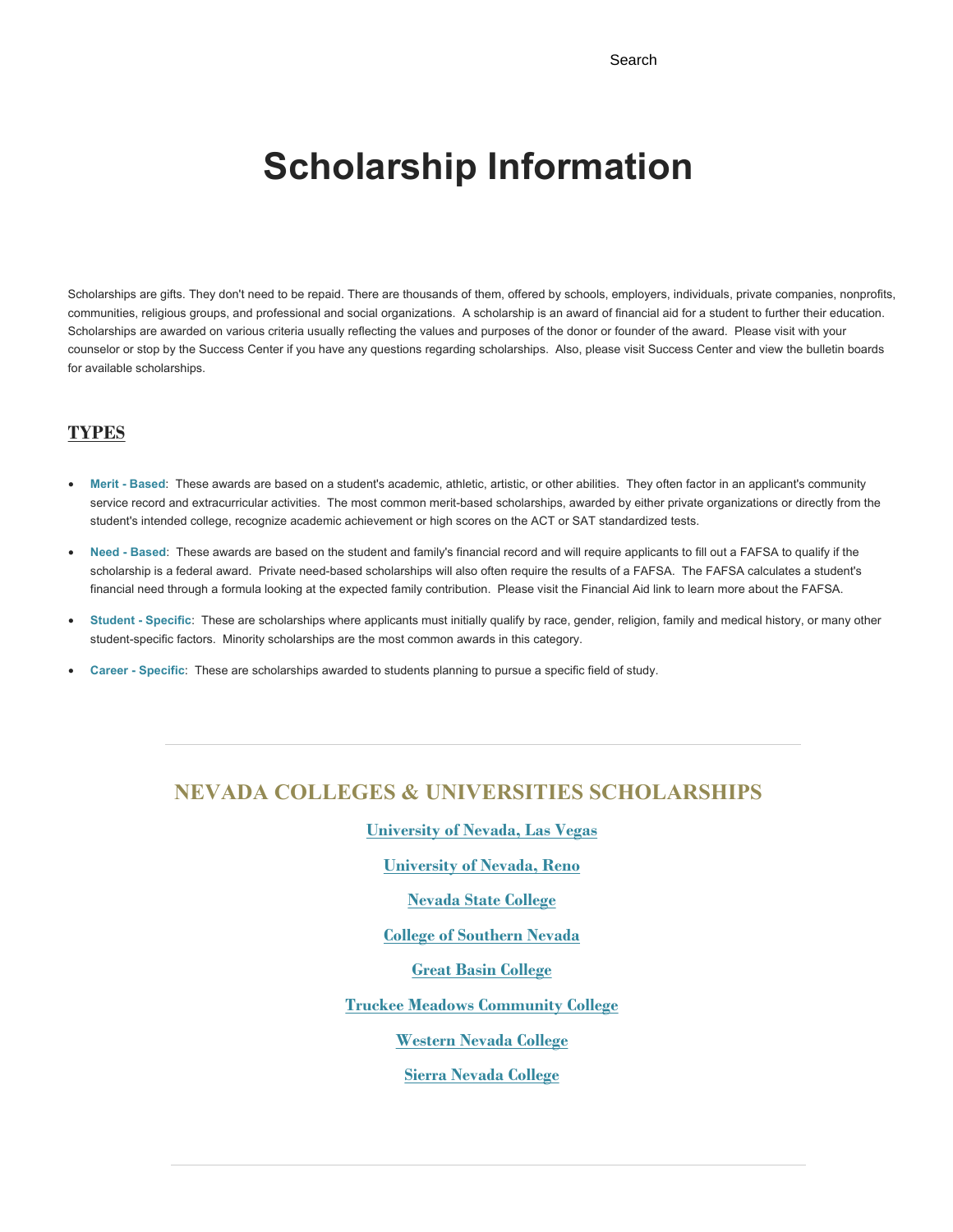## **SILVER STATE OPPORTUNITY GRANT PROGRAM**

The **[Silver State Opportunity Grant Program](https://www.nevada.edu/ir/Page.php?p=ssog)** (SSOG Program) is a state-supported financial aid program. The SSOG Program is designed to ensure eligible low-income students can afford to go to college.

#### Grant award: \$200 to \$5500

Eligible institutions include NSHE community colleges and state college:

**Nevada State College**

#### **College of Southern Nevada**

**Great Basin College**

#### **Truckee Meadows Community College Western Nevada College.**

To be eligible for an SSOG award, a student must:

- Be enrolled in a program of study leading to a degree or certificate;
- Enroll in at least 15 credit hours that apply to the student's chosen program of study;
- Be college ready based on placement or completion of entry-level, college-level mathematics and English;
- Be classified as a resident for tuition purposes;
- Meet institutional Title IV financial aid satisfactory academic progress requirements; and
- Complete the [Free Application for Federal Student Aid](https://fafsa.ed.gov/) (FAFSA) and have an Expected Family Contribution (EFC) of 8500 or less.

To retain eligibility from the fall to the sprint semester, you must successfully complete all 15 credits in which you are enrolled leading to a degree or certificate, maintain at least a 2.0 cumulative institutional GPA and meet institutional financial aid satisfactory progress requirements.

# CCSD and NEVADA SCHOLARSHIP LINKS

### **[CCSD Scholarships list](http://ccsd.net/departments/guidance-counseling/current-scholarships)**

**The Public Education Foundation** 

**Millennium Scholarship** 

# FAFSA Free Application for Federal Student Aid

FAFSA provides **[grants](https://studentaid.ed.gov/sa/types/grants-scholarships)[, loans](https://studentaid.ed.gov/sa/types/loans),** and **[work-study](https://studentaid.ed.gov/sa/types/work-study)** funds for college or career school.

In order to apply for the **[FAFSA](https://fafsa.ed.gov/)** (Free Application for Federal Student Aid), the following criteria must be met

- be a U.S. citizen or an eligible noncitizen;
- have a valid Social Security number;
- register (if you haven't already) with Selective Service, if you're a male between the ages of 18 and 25;
- maintains at least a C average minimum GPA for federal student aid or a higher minimum set by the school for institutional aid eligibility;
- has a high school diploma or **GED**;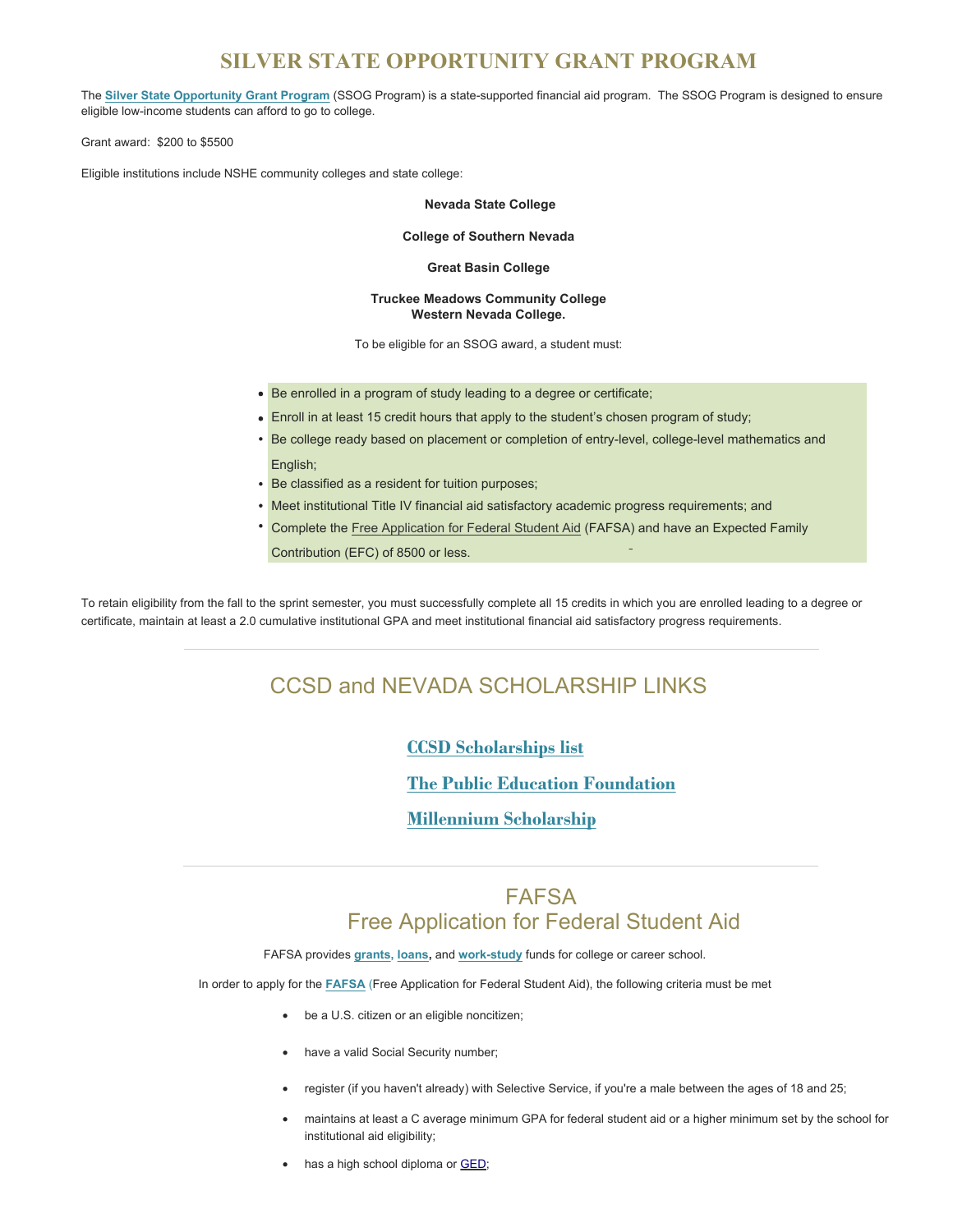- sign the certification statement stating that: **1)** not in default on a federal student loan and do not owe money on a federal student grant and **2)** federal student aid will only be used for educational purposes;
- has not been found guilty of the sale or possession of illegal drugs while federal aid was being received.

#### **[FAFSA Changes for school year 2018-2019](https://studentaid.ed.gov/sa/about/announcements/fafsa-changes)**

# OTHER SCHOLARSHIP SEARCH PORTALS

- [Beware of scholarship scams](https://www.consumer.ftc.gov/articles/0082-scholarship-and-financial-aid-scams)
- [Scholarships.com](https://www.scholarships.com/)
- [FastWeb](http://www.fastweb.com/)
- [Cappex](https://www.cappex.com/scholarships/)
- · [Unigo](https://www.unigo.com/)
- [Questbridge](https://www.questbridge.org/high-school-students)
- [Hispanic Scholarship Fund](http://www.hispanicfund.org/)
- [United Negro College Fund](https://scholarships.uncf.org/)
- [Asian & Pacific Islander American Scholarship Fund](http://www.apiasf.org/scholarships.html)
- [Native American Scholarships](http://www.aiccnc.org/scholarship.asp)
- [Students with Disabilities](https://www.disability.gov/scholarships-specifically-students-disabilities/)

## SCHOLARLSHIPS IN NAVIANCE

# Scholarship **Overview**

### Scholarship information can be found in the "colleges tab"